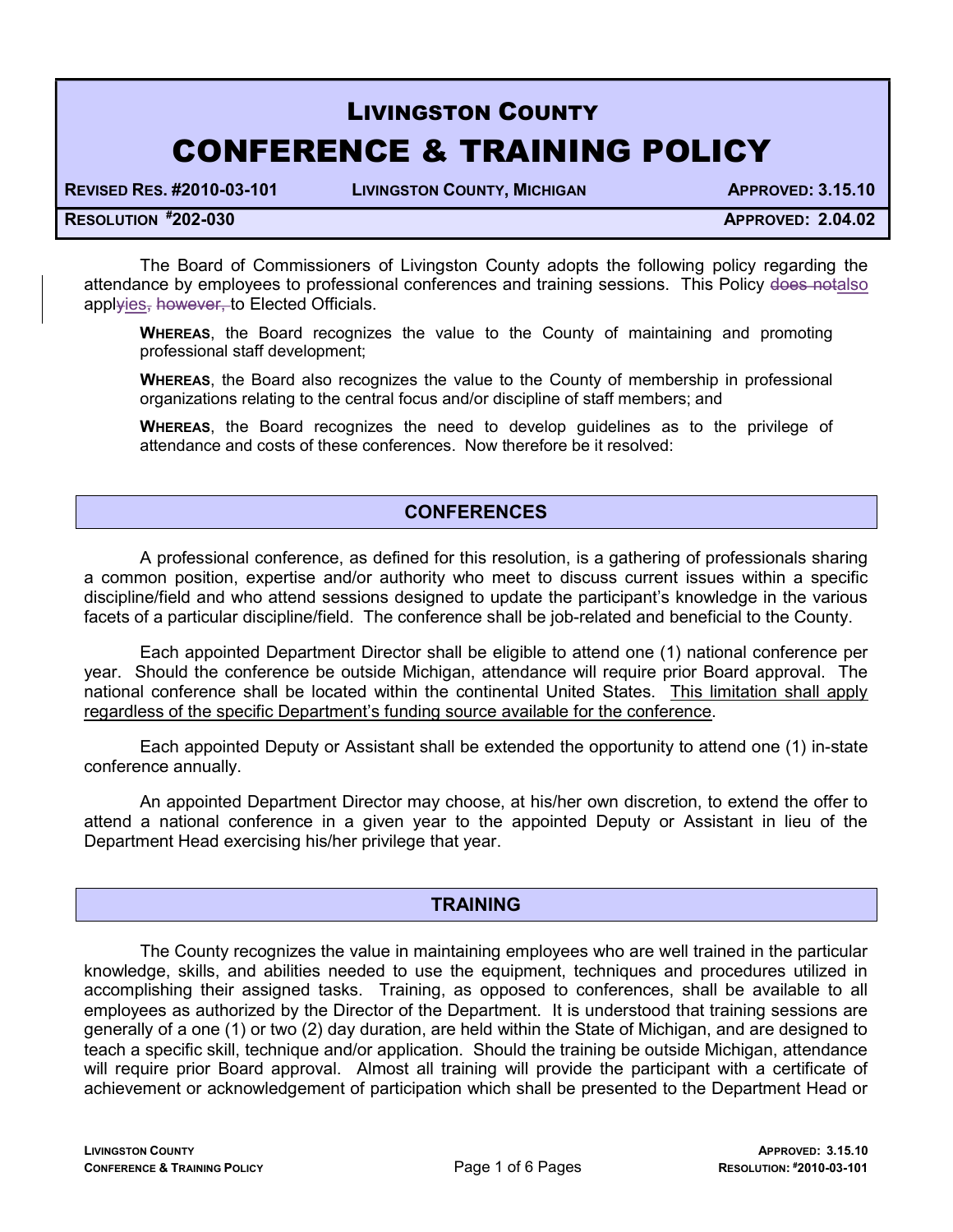designated person within the employee's department to verify successful completion of the training. The training shall be job-related and beneficial to the County.

### ACCOMMODATIONS

Reimbursement may be made for actual expenditures for overnight accommodations, subject to the following restrictions and limitations:

If the destination is more than 150 miles from the normal work location, and if the individual must be at the destination at or before 9:00 a.m., travel may commence after lunch on the day preceding.

If official business terminates after 5:00 p.m. and the location is more than 150 miles from the normal work location, the official or employee may remain overnight and commence travel the following morning.

If the temporary work location is more than 50 miles from the normal work location and the duration is more than one day, the night between such workdays may be spent in the immediate vicinity and reimbursement claimed for the cost of lodging.

Reimbursement shall be limited to the cost of a single room at prevailing rates for accommodations normally used in business.

If a double room is shared with a County Official or employee, each may claim reimbursement for one-half  $(\frac{1}{2})$  the rate.

If a double room is shared with a non-employee or an employee not of the specific department and not attending the conference/training, reimbursement may be claimed for the amount equal to the rate for a single occupancy accommodation.

#### EXPENSES

For those conferences or training sessions which require **overnight** accommodations, the following shall apply:

Livingston County shall pay for the registration, travel by the least expensive mode of transportation, which may be via County Car Pool vehicle, and housing. In addition, the County shall reimburse the employee for meals and other non-personal incidentals reasonably related to attending the conference and/or training session. The amount shall be based upon the actual amount spent to a maximum of \$40.00 per day. Actual receipts must be attached to the travel reimbursement request forms within five (5) working days of the employee's return. (Actual receipts, no credit card receipts.) If the site is in a high costs area, amounts in excess of the \$40/day maximum may be considered with approval of the Board of Commissioners. Maximum expenses shall be considered in the aggregate for the duration of the trip, and not on a daily basis.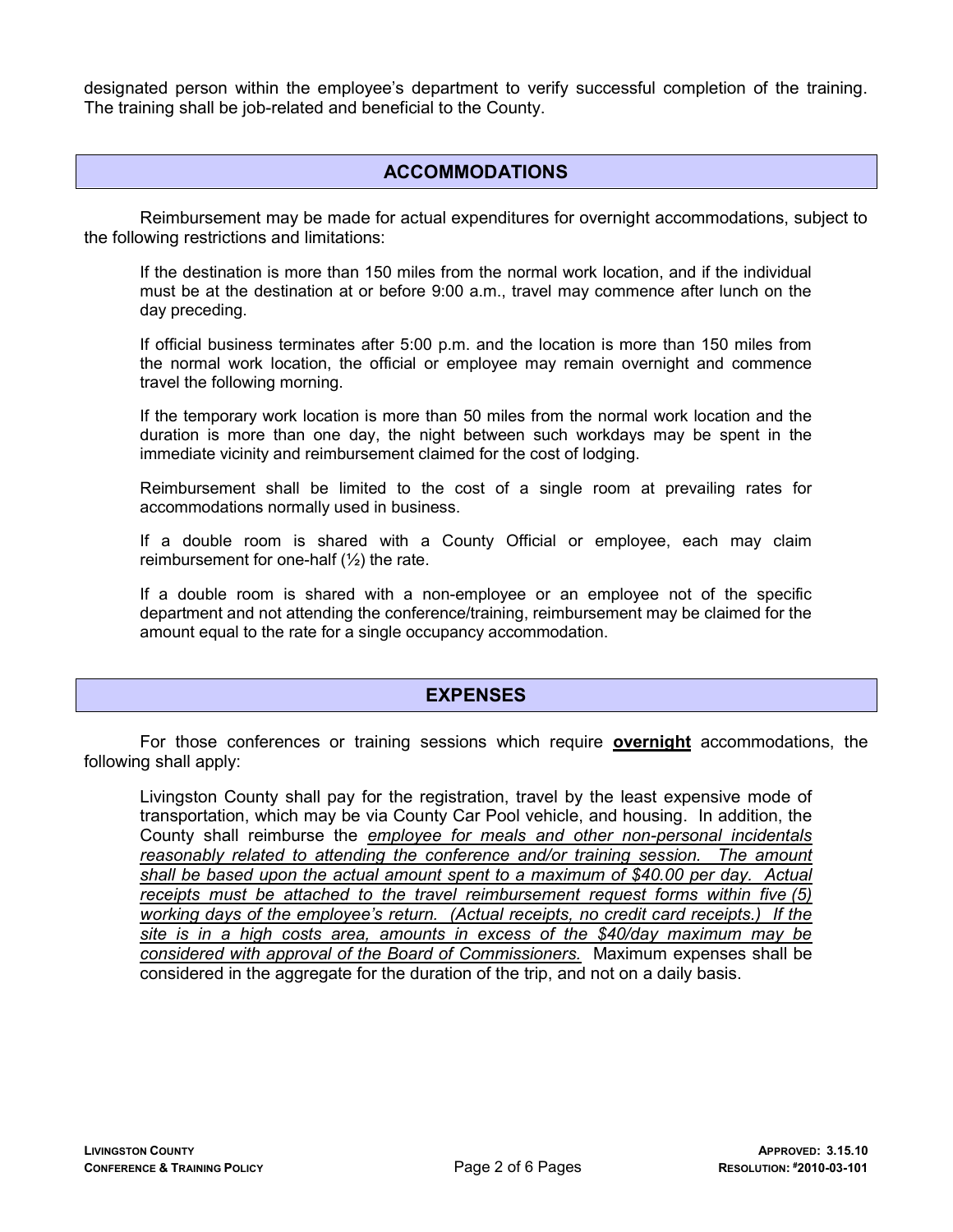Use of personal vehicle should be last option. Mileage will be approved in accordance with the mileage policy and Board of Commissioner approved rates.

For those conference or training sessions which do **not** require overnight accommodations, the following maximum with actual receipts shall apply:

Meal Times are defined as follows:

 $-$ \$10.00 for the breakfast meal 6-10:59 a.m. \$10.00 for the noon meal; and, 11-Bf \$20.00 for the dinner meal. 4-10:00 p.m.

Tips are reimburseable if within monetary limitations and not to exceed 15%.

 Actual receipts must be attached to the travel reimbursement request forms within five (5) working days of the employee's return. (Actual receipts, no credit card receipts.)

# CONFERENCE & TRAINING ADVANCES

Advances for travel expenses, which are transportation, lodging, and meals, and for conference/training registration fees may be granted upon approval of the County Administrator. Advances will not normally be granted when total costs are estimated to be less than \$250.00. The advance allowance amount shall be no greater than \$50.00 per day.

 Inasmuch as travel advances are not to be considered a form of compensation, Travel Reimbursement Request Form along with appropriate receipts shall be submitted to the County Clerk within five (5) working days of the employee's return.

# **MISCELLANEOUS**

Alcohol and tobacco products are not reimbursable expenses. In addition, incidental expenses of a personal nature or convenience are also not reimbursable. Room service, as well as in-room movies, shall be considered a personal convenience for purposes of this policy. Employees who attend training or a conference away from their homes overnight shall be entitled to one (1) phone call home per day. Said home phone call shall be of a reasonable duration.

Any request for variation and/or exception to this Policy shall require approval from the Livingston County Board of Commissioners. It's the prudent responsibility of each Elected Official and Department Director to authorize only such conferences and training as is funded in the specific Department annual budget. Department budgets will not be amended to fund out-of-state travel for amounts greater than the amount originally appropriated in the annual budget. If any provision of this Policy conflicts with a union contract, the union contract shall prevail for that union employee. The Livingston County Board of Commissioners may amend, modify, or delete all or any portion of this Policy at any time. This Policy replaces all other existing policies on this matter.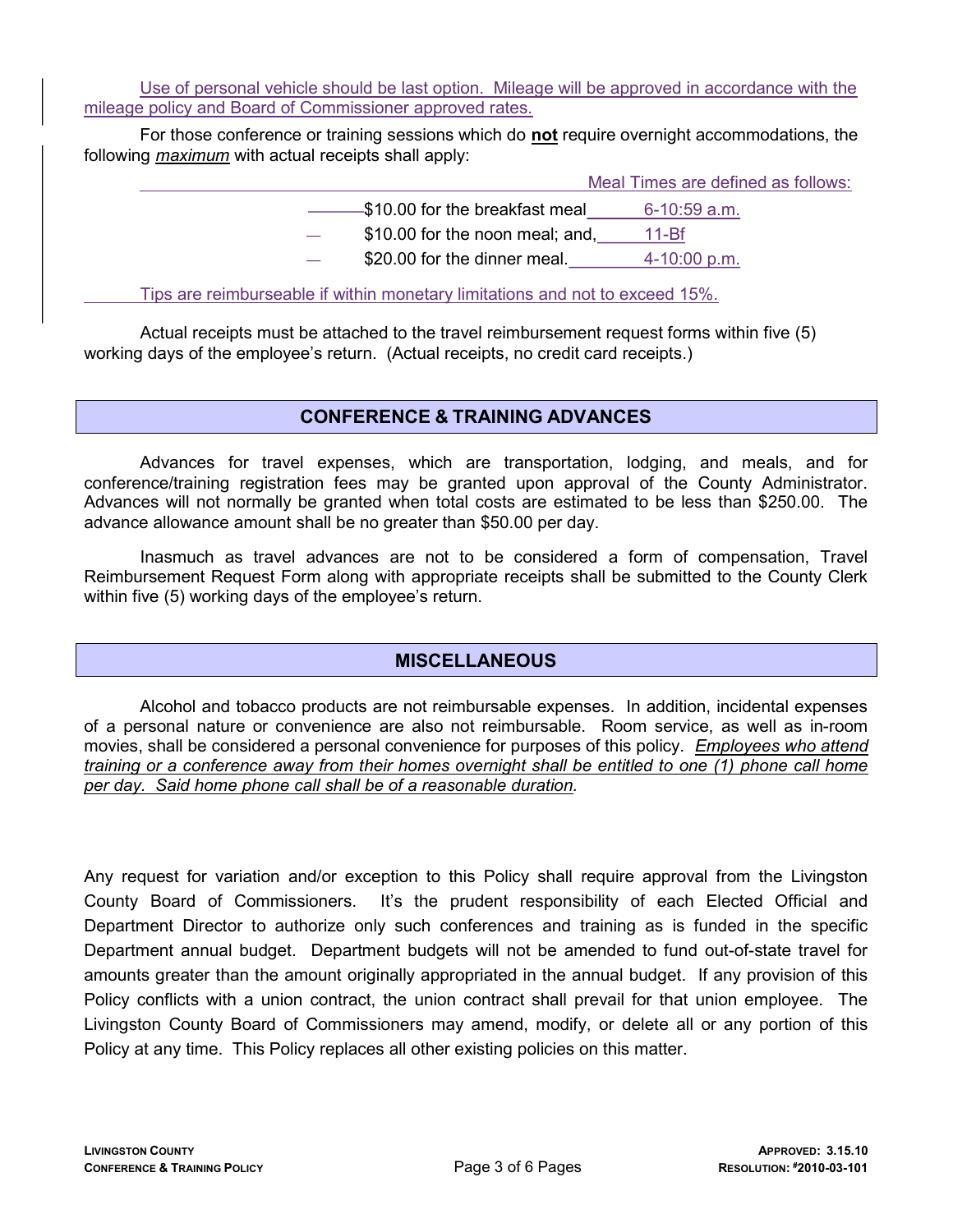| <b>RESOLUTION #2010-03-101</b>      | <b>APPROVED: 3.15.10</b> |
|-------------------------------------|--------------------------|
| <b>ORIGINAL RESOLUTION #202-030</b> | <b>APPROVED: 2.4.02</b>  |

RESOLUTIONS ATTACHED HERETO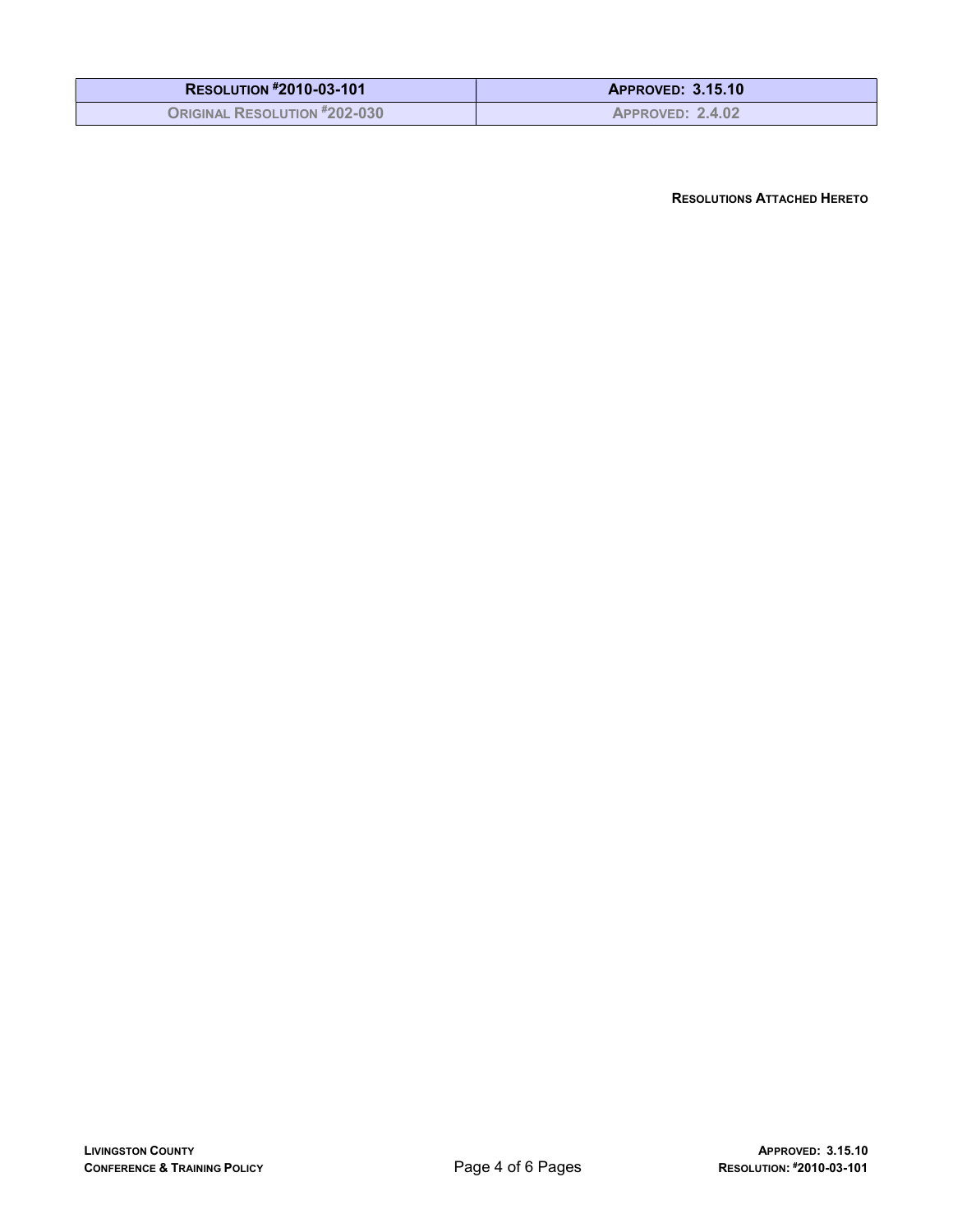#### LIVINGSTON COUNTY DATE: March 15, 2010

#### RESOLUTION TO AMEND THE CONFERENCES AND TRAINING POLICY – HUMAN RESOURCES / PERSONNEL COMMITTEE / FINANCE COMMITTEE

- WHEREAS, Resolution #202-030 approved the Conference and Training Policy; and
- WHEREAS, over several years of implementing the current Conferences and Training Policy, areas of the policy need to be amended to address out of state travel; and
- WHEREAS, this Resolution has been recommended for approval by the Personnel Committee.
- THEREFORE BE IT RESOLVED that the Livingston County Board of Commissioners hereby approves this Resolution and the attached Conferences and Training policy which shall replace the current Conferences and Training policy.

 $#$   $#$ 

- MOVED: Commissioner VanHouten
- SECONDED: Commissioner Griffith
- CARRIED: 6-1-2 absent (Nay: Domas)